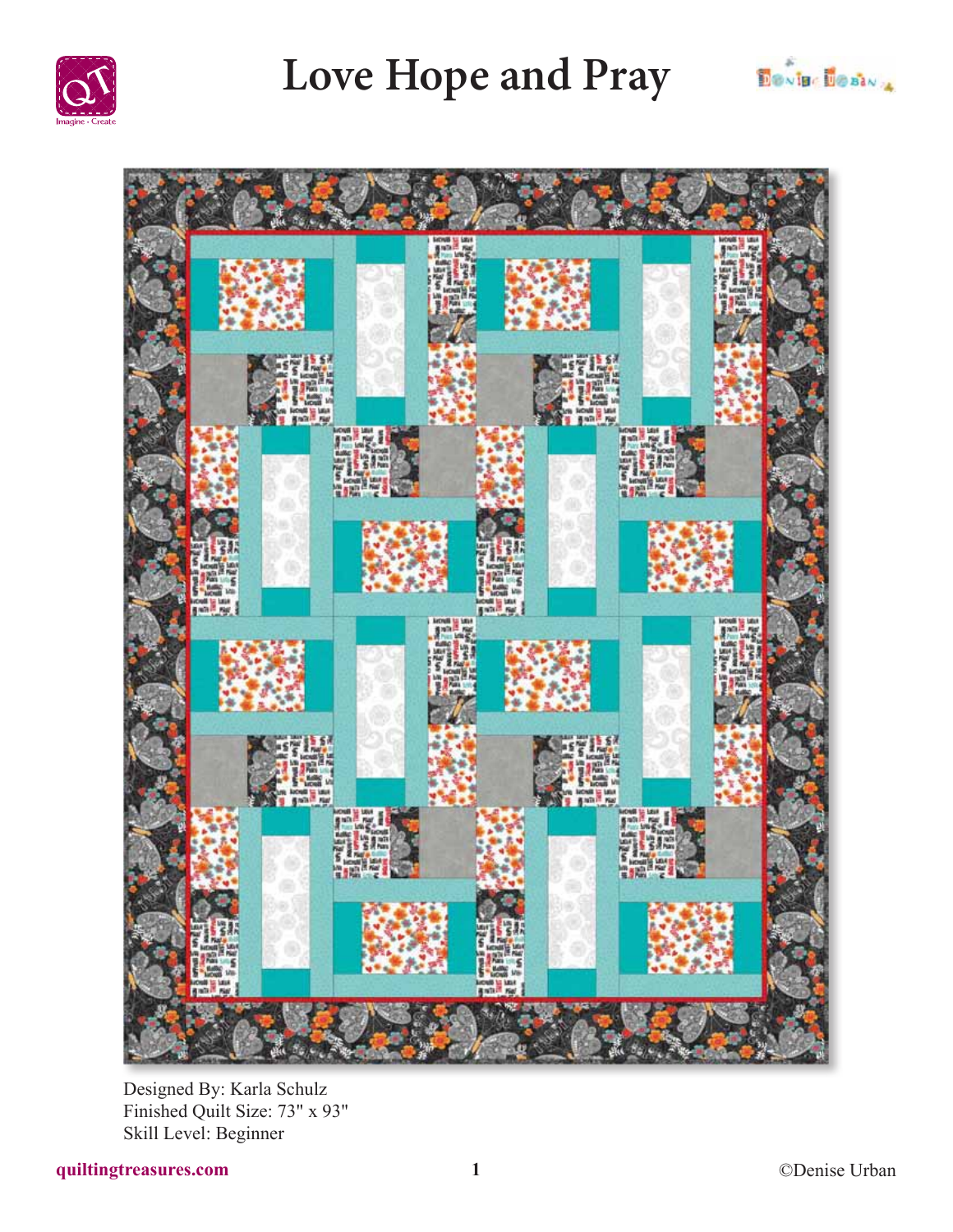

# **Love Hope and Pray**





| <b>FABRIC REQUIREMENTS</b> |                |
|----------------------------|----------------|
|                            |                |
| Design:                    | Yards          |
| 23487 J                    | $2\frac{1}{8}$ |
| 23488 Z                    | 1              |
| 23490 Z                    | $\frac{7}{8}$  |
| 23491 B                    | $1\frac{3}{4}$ |
| 23491 R                    | $\frac{1}{4}$  |
| 23489 J                    | $\frac{3}{4}$  |
| 23489 Z                    | $^{3}/_{4}$    |
| 22926 Q                    | $\frac{2}{3}$  |
| 22542 KZ                   | $\frac{1}{2}$  |
| Backing                    | 53/4           |

## **Cutting Directions:**

**WOF** *= width of fabric*

### **23487 J: Butterfly Print**

- Cut eight 6½" x **WOF** strips for outer border.
- Cut four 3½" x **WOF** strips.
- Sub-cut eight 3½" x 8" rectangles for Block A.
- Sub-cut eight 3½" x 5½" rectangles for Block B.

## **23488 Z: Flower Print**

- Cut two 9½" **WOF** strips, sub-cut eight 8" x 9½" rectangles for Block A.
- Cut two 5½" **WOF** strips, sub-cut eight 5½" x 9" rectangles for Block B.

#### **23490 Z: Word Print**

- Cut two 6½" x **WOF** strips, sub-cut eight 6½" x 8" rectangles for Block A.
- Cut two 5½" x **WOF** strips, sub-cut into eight 5½" x 9" rectangles for Block B.

#### **23491 B: Blue Dots**

- Cut two 15½" x **WOF** strips, sub-cut sixteen 3" x 15½" strips for Block A.
- Cut eight 3" **WOF** strips, sub-cut sixteen 3" x 20½" strips for Block B.

#### **23491 R: Red Dots**

• Cut seven 1" x **WOF** strips for inner border.

#### **23489 J: Black Lace Print**

• Cut nine 2½" x **WOF** strips for binding.

#### **23489 Z: White Lace Print**

• Cut four 5½" x **WOF** strips, sub-cut eight 5½" x 14½" rectangles for Block B.

#### **22926 Q: Dark Blue Print**

- Cut six 3½" x **WOF** strips,
- Sub-cut sixteen 3½" x 8" rectangles for Block A
- Sub-cut sixteen 3½" x 5½" rectangles for Block B

#### **22542 KZ: Smoke**

• Cut two 5½" x **WOF** strips, sub-cut eight 5½" x 9" rectangles for Block A

#### **Piecing Instructions:**

*Note: Use ¼" seam allowances*